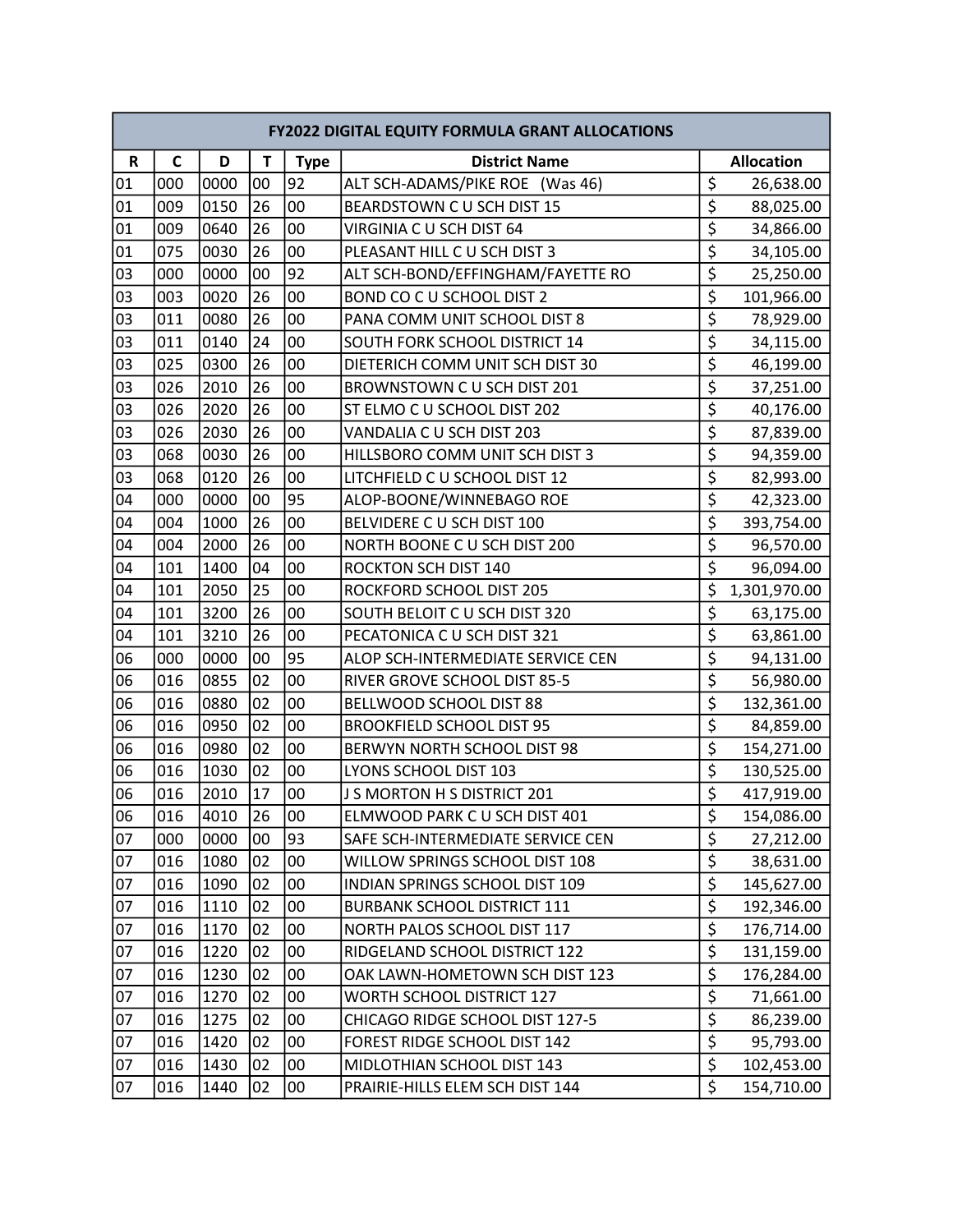| 07 | 016 | 1490 | 02 | 00 | DOLTON SCHOOL DISTRICT 149           | \$                                  | 145,830.00 |
|----|-----|------|----|----|--------------------------------------|-------------------------------------|------------|
| 07 | 016 | 1500 | 02 | 00 | SOUTH HOLLAND SCHOOL DIST 150        | \$                                  | 67,737.00  |
| 07 | 016 | 1510 | 02 | 00 | SOUTH HOLLAND SCHOOL DIST 151        | $\overline{\xi}$                    | 96,744.00  |
| 07 | 016 | 1525 | 02 | 00 | HAZEL CREST SCHOOL DIST 152-5        | \$                                  | 64,759.00  |
| 07 | 016 | 1530 | 02 | 00 | HOMEWOOD SCHOOL DISTRICT 153         | \$                                  | 114,944.00 |
| 07 | 016 | 1540 | 02 | 00 | THORNTON SCHOOL DISTRICT 154         | \$                                  | 31,260.00  |
| 07 | 016 | 1545 | 02 | 00 | <b>BURNHAM SCHOOL DISTRICT 154-5</b> | \$                                  | 28,870.00  |
| 07 | 016 | 1550 | 02 | 00 | CALUMET CITY SCHOOL DISTRICT 155     | \$                                  | 70,781.00  |
| 07 | 016 | 1560 | 02 | 00 | LINCOLN ELEM SCHOOL DIST 156         | \$                                  | 63,235.00  |
| 07 | 016 | 1570 | 02 | 00 | HOOVER-SCHRUM MEMORIAL SD 157        | \$                                  | 60,940.00  |
| 07 | 016 | 1580 | 02 | 00 | LANSING SCHOOL DISTRICT 158          | $\overline{\xi}$                    | 151,165.00 |
| 07 | 016 | 1600 | 02 | 00 | COUNTRY CLUB HILLS SCH DIST 160      | \$                                  | 85,521.00  |
| 07 | 016 | 1670 | 02 | 00 | BROOKWOOD SCHOOL DIST 167            | \$                                  | 75,868.00  |
| 07 | 016 | 1710 | 02 | 00 | SUNNYBROOK SCHOOL DISTRICT 171       | \$                                  | 69,043.00  |
| 07 | 016 | 1940 | 02 | 00 | STEGER SCHOOL DISTRICT 194           | $\overline{\xi}$                    | 91,654.00  |
| 07 | 016 | 2150 | 17 | 00 | THORNTON FRACTIONAL T H S D 215      | \$                                  | 187,265.00 |
| 07 | 016 | 2170 | 16 | 00 | ARGO COMM H S DIST 217               | $\overline{\boldsymbol{\zeta}}$     | 116,798.00 |
| 07 | 016 | 2200 | 17 | 00 | REAVIS TWP H S DIST 220              | \$                                  | 116,405.00 |
| 07 | 016 | 2280 | 16 | 00 | <b>BREMEN COMM H S DISTRICT 228</b>  | $\overline{\boldsymbol{\zeta}}$     | 271,880.00 |
| 08 | 000 | 0000 | 00 | 93 | SAFE SCH-CARROLL/JO DAVIESS/STEPH    | $\overline{\xi}$                    | 23,924.00  |
| 08 | 089 | 1450 | 22 | 00 | FREEPORT SCHOOL DIST 145             | \$                                  | 198,780.00 |
| 09 | 000 | 0000 | 00 | 93 | SAFE SCH-CHAMPAIGN/FORD ROE          | $\overline{\boldsymbol{\xi}}$       | 25,183.00  |
| 09 | 010 | 0030 | 26 | 00 | MAHOMET-SEYMOUR C U SCH DIST 3       | $\overline{\boldsymbol{\varsigma}}$ | 176,284.00 |
| 09 | 010 | 1300 | 04 | 00 | THOMASBORO C C SCHOOL DIST 130       | \$                                  | 27,457.00  |
| 09 | 010 | 1370 | 02 | 00 | RANTOUL CITY SCHOOL DIST 137         | \$                                  | 103,196.00 |
| 09 | 010 | 1930 | 17 | 00 | RANTOUL TOWNSHIP H S DIST 193        | $\overline{\boldsymbol{\zeta}}$     | 57,949.00  |
| 09 | 027 | 0100 | 26 | 00 | PAXTON-BUCKLEY-LODA CU DIST 10       | $\overline{\xi}$                    | 83,826.00  |
| 11 | 000 | 0000 | 00 | 93 | SAFE SCH-CLK/CLS/CMBN/DGLAS/EDGR/    | \$                                  | 30,843.00  |
| 11 | 012 | 002C | 26 | 00 | MARSHALL C U SCHOOL DIST 2C          | $\overline{\boldsymbol{\zeta}}$     | 82,563.00  |
| 11 | 015 | 0010 | 26 | 00 | CHARLESTON C U SCHOOL DIST 1         | $\overline{\xi}$                    | 147,982.00 |
| 11 | 015 | 0020 | 26 | 00 | MATTOON C U SCHOOL DIST 2            | $\overline{\mathsf{S}}$             | 171,298.00 |
| 11 | 018 | 0770 | 26 | 00 | CUMBERLAND C U SCHOOL DIST 77        | \$                                  | 68,840.00  |
| 11 | 023 | 0950 | 25 | 00 | PARIS-UNION SCHOOL DIST 95           | \$                                  | 77,743.00  |
| 11 | 070 | 3000 | 26 | 00 | SULLIVAN C U SCHOOL DIST 300         | $\overline{\xi}$                    | 74,519.00  |
| 11 | 087 | 0010 | 26 | 00 | WINDSOR COMM UNIT SCH DIST 1         | \$                                  | 36,449.00  |
| 11 | 087 | 0040 | 26 | 00 | SHELBYVILLE C U SCHOOL DIST 4        | $\overline{\xi}$                    | 76,617.00  |
| 11 | 087 | 005A | 26 | 00 | STEWARDSON-STRASBURG CU DIST 5A      | $\overline{\boldsymbol{\zeta}}$     | 39,085.00  |
| 12 | 000 | 0000 | 00 | 93 | SAFE SCH-CLAY/CWFORD/JSPER/LWRNCE    | \$                                  | 22,404.00  |
| 12 | 013 | 0350 | 26 | 00 | FLORA COMM UNIT SCH DIST 35          | $\overline{\xi}$                    | 81,806.00  |
| 12 | 017 | 0040 | 26 | 00 | OBLONG C U SCHOOL DIST 4             | \$                                  | 46,835.00  |
| 12 | 040 | 0010 | 26 | 00 | JASPER COUNTY COMM UNIT DIST 1       | $\overline{\xi}$                    | 80,494.00  |
| 12 | 051 | 0100 | 26 | 00 | RED HILL C U SCHOOL DIST 10          | $\overline{\xi}$                    | 64,204.00  |
| 12 | 051 | 0200 | 26 | 00 | LAWRENCE CO C U DISTRICT 20          | $\overline{\boldsymbol{\zeta}}$     | 75,881.00  |
| 12 | 080 | 0010 | 26 | 00 | EAST RICHLAND C U SCH DIST 1         | \$                                  | 126,870.00 |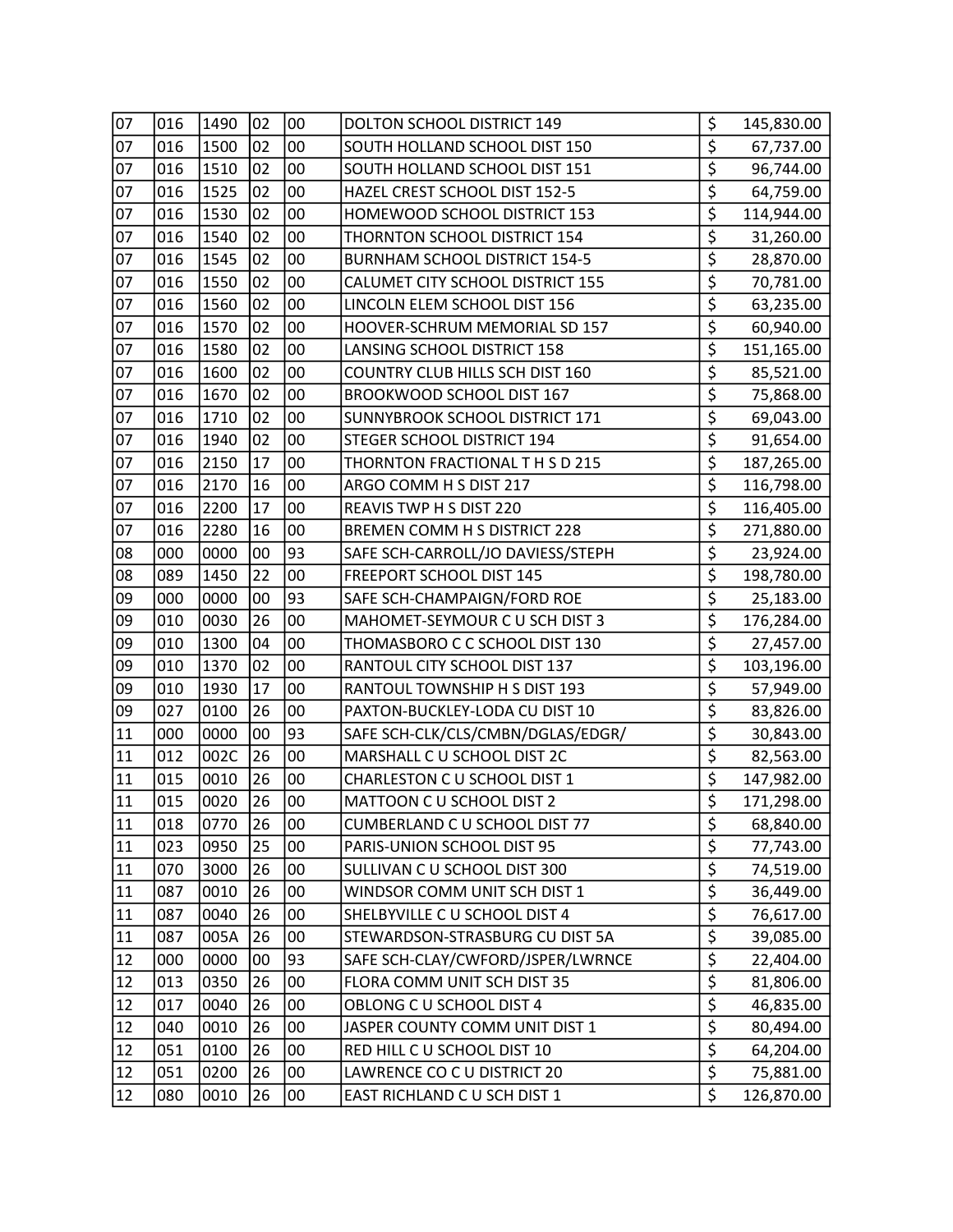| \$<br>00<br>13<br>0030<br>26<br>014<br>WESCLIN C U SCHOOL DISTRICT 3<br>84,135.00<br>$\overline{\xi}$<br>02<br>13<br>0460<br>00<br>WILLOW GROVE SCHOOL DISTRICT 46<br>014<br>27,752.00<br>\$<br>0570<br>13<br>02<br>00<br>014<br><b>BARTELSO SCHOOL DISTRICT 57</b><br>28,708.00<br>\$<br>13<br>0630<br>02<br>00<br>014<br>ALBERS SCHOOL DISTRICT 63<br>28,833.00<br>\$<br>13<br>0710<br>16<br>00<br>014<br>CENTRAL COMMUNITY H S DIST 71<br>50,614.00<br>\$<br>13<br>00<br>1415<br>02<br>014<br>ST ROSE SCHOOL DISTRICT 14-15<br>28,402.00<br>\$<br>13<br>26<br>00<br>041<br>0010<br>WALTONVILLE C U SCHOOL DIST 1<br>36,961.00<br>\$<br>00<br>13<br>0020<br>ROME COMM CONS SCHOOL DIST 2<br>041<br>04<br>38,337.00<br>\$<br>13<br>0790<br>02<br>041<br>00<br>SUMMERSVILLE SCHOOL DIST 79<br>32,670.00<br>\$<br>0800<br>13<br>041<br>02<br>00<br>MOUNT VERNON SCHOOL DIST 80<br>88,643.00<br>\$<br>00<br>13<br>0820<br>02<br>041<br>BETHEL SCHOOL DISTRICT 82<br>28,488.00<br>\$<br>13<br>1780<br>04<br>00<br>041<br>SPRING GARDEN CONS SCHL DIST 178<br>31,382.00<br>\$<br>17<br>00<br>13<br>2010<br>041<br>MT VERNON TWP H S DIST 201<br>76,387.00<br>\$<br>13<br>27<br>041<br>2090<br>00<br>WOODLAWN UNIT DIST 209<br>44,604.00<br>\$<br>3180<br>27<br>13<br>041<br>00<br><b>BLUFORD UNIT DIST 318</b><br>37,723.00<br>$\overline{\xi}$<br>13<br>03<br>00<br>058<br>0020<br>KELL CONSOLIDATED SCHOOL DIST 2<br>24,857.00<br>$\overline{\boldsymbol{\varsigma}}$<br>13<br>0070<br>058<br>04<br>00<br>IUKA COMM CONS SCHOOL DIST 7<br>30,217.00<br>\$<br>00<br>13<br>058<br>0100<br>04<br>SELMAVILLE C C SCH DIST 10<br>33,462.00<br>$\overline{\boldsymbol{\zeta}}$<br>13<br>02<br>00<br>058<br>1110<br>SALEM SCHOOL DIST 111<br>67,479.00<br>\$<br>00<br>13<br>058<br>1330<br>02<br>CENTRAL CITY SCHOOL DIST 133<br>37,061.00<br>$\overline{\boldsymbol{\xi}}$<br>13<br>2000<br>17<br>00<br>CENTRALIA H S DIST 200<br>058<br>60,704.00<br>$\overline{\boldsymbol{\varsigma}}$<br>13<br>26<br>058<br>4010<br>00<br>SOUTH CENTRAL COMM UNIT DIST 401<br>50,933.00<br>\$<br>13<br>26<br>00<br>058<br>5010<br>SANDOVAL C U SCHOOL DIST 501<br>41,167.00<br>\$<br>16<br>00<br>13<br>6000<br>058<br>SALEM COMM H S DIST 600<br>52,503.00<br>$\overline{\boldsymbol{\zeta}}$<br>16<br>00<br>13<br>095<br>0990<br>NASHVILLE COMM H S DISTRICT 99<br>40,557.00<br>15<br>25<br>\$17,480,375.00<br>2990<br>00<br>CITY OF CHICAGO SCHOOL DIST 299<br>016<br>Urban Prep Academies for Young Men Charter High<br>\$<br>15<br>016<br>9060<br>90<br>26,623.00<br>School - West/Garfield Park<br>$\overline{\boldsymbol{\varsigma}}$<br>15<br>9020<br>016<br>90<br>29,959.00<br>ACE Amandla Charter School<br>\$<br>15<br>90<br>016<br>9030<br>35,111.00<br>Bronzeville Academy Charter School<br>Intrinsic 2 Charter High School<br>\$<br>39,036.00<br>15<br>016<br>9050<br>90<br>Horizon Science Academy - Belmont Charter School<br>\$<br>15<br>9010<br>90<br>016<br>48,455.00<br>Betty Shabazz Int'l Charter School - Betty Shabazz |
|----------------------------------------------------------------------------------------------------------------------------------------------------------------------------------------------------------------------------------------------------------------------------------------------------------------------------------------------------------------------------------------------------------------------------------------------------------------------------------------------------------------------------------------------------------------------------------------------------------------------------------------------------------------------------------------------------------------------------------------------------------------------------------------------------------------------------------------------------------------------------------------------------------------------------------------------------------------------------------------------------------------------------------------------------------------------------------------------------------------------------------------------------------------------------------------------------------------------------------------------------------------------------------------------------------------------------------------------------------------------------------------------------------------------------------------------------------------------------------------------------------------------------------------------------------------------------------------------------------------------------------------------------------------------------------------------------------------------------------------------------------------------------------------------------------------------------------------------------------------------------------------------------------------------------------------------------------------------------------------------------------------------------------------------------------------------------------------------------------------------------------------------------------------------------------------------------------------------------------------------------------------------------------------------------------------------------------------------------------------------------------------------------------------------------------------------------------------------------------------------------------------------------------------------------------------------------------------------------------------------------------------------------------------------------------------------------------------------------------------------------------------------------------------------------------------------------------------------------------------------------------------------------------------------------------------------------------------------------------------------------------------------------|
|                                                                                                                                                                                                                                                                                                                                                                                                                                                                                                                                                                                                                                                                                                                                                                                                                                                                                                                                                                                                                                                                                                                                                                                                                                                                                                                                                                                                                                                                                                                                                                                                                                                                                                                                                                                                                                                                                                                                                                                                                                                                                                                                                                                                                                                                                                                                                                                                                                                                                                                                                                                                                                                                                                                                                                                                                                                                                                                                                                                                                            |
|                                                                                                                                                                                                                                                                                                                                                                                                                                                                                                                                                                                                                                                                                                                                                                                                                                                                                                                                                                                                                                                                                                                                                                                                                                                                                                                                                                                                                                                                                                                                                                                                                                                                                                                                                                                                                                                                                                                                                                                                                                                                                                                                                                                                                                                                                                                                                                                                                                                                                                                                                                                                                                                                                                                                                                                                                                                                                                                                                                                                                            |
|                                                                                                                                                                                                                                                                                                                                                                                                                                                                                                                                                                                                                                                                                                                                                                                                                                                                                                                                                                                                                                                                                                                                                                                                                                                                                                                                                                                                                                                                                                                                                                                                                                                                                                                                                                                                                                                                                                                                                                                                                                                                                                                                                                                                                                                                                                                                                                                                                                                                                                                                                                                                                                                                                                                                                                                                                                                                                                                                                                                                                            |
|                                                                                                                                                                                                                                                                                                                                                                                                                                                                                                                                                                                                                                                                                                                                                                                                                                                                                                                                                                                                                                                                                                                                                                                                                                                                                                                                                                                                                                                                                                                                                                                                                                                                                                                                                                                                                                                                                                                                                                                                                                                                                                                                                                                                                                                                                                                                                                                                                                                                                                                                                                                                                                                                                                                                                                                                                                                                                                                                                                                                                            |
|                                                                                                                                                                                                                                                                                                                                                                                                                                                                                                                                                                                                                                                                                                                                                                                                                                                                                                                                                                                                                                                                                                                                                                                                                                                                                                                                                                                                                                                                                                                                                                                                                                                                                                                                                                                                                                                                                                                                                                                                                                                                                                                                                                                                                                                                                                                                                                                                                                                                                                                                                                                                                                                                                                                                                                                                                                                                                                                                                                                                                            |
|                                                                                                                                                                                                                                                                                                                                                                                                                                                                                                                                                                                                                                                                                                                                                                                                                                                                                                                                                                                                                                                                                                                                                                                                                                                                                                                                                                                                                                                                                                                                                                                                                                                                                                                                                                                                                                                                                                                                                                                                                                                                                                                                                                                                                                                                                                                                                                                                                                                                                                                                                                                                                                                                                                                                                                                                                                                                                                                                                                                                                            |
|                                                                                                                                                                                                                                                                                                                                                                                                                                                                                                                                                                                                                                                                                                                                                                                                                                                                                                                                                                                                                                                                                                                                                                                                                                                                                                                                                                                                                                                                                                                                                                                                                                                                                                                                                                                                                                                                                                                                                                                                                                                                                                                                                                                                                                                                                                                                                                                                                                                                                                                                                                                                                                                                                                                                                                                                                                                                                                                                                                                                                            |
|                                                                                                                                                                                                                                                                                                                                                                                                                                                                                                                                                                                                                                                                                                                                                                                                                                                                                                                                                                                                                                                                                                                                                                                                                                                                                                                                                                                                                                                                                                                                                                                                                                                                                                                                                                                                                                                                                                                                                                                                                                                                                                                                                                                                                                                                                                                                                                                                                                                                                                                                                                                                                                                                                                                                                                                                                                                                                                                                                                                                                            |
|                                                                                                                                                                                                                                                                                                                                                                                                                                                                                                                                                                                                                                                                                                                                                                                                                                                                                                                                                                                                                                                                                                                                                                                                                                                                                                                                                                                                                                                                                                                                                                                                                                                                                                                                                                                                                                                                                                                                                                                                                                                                                                                                                                                                                                                                                                                                                                                                                                                                                                                                                                                                                                                                                                                                                                                                                                                                                                                                                                                                                            |
|                                                                                                                                                                                                                                                                                                                                                                                                                                                                                                                                                                                                                                                                                                                                                                                                                                                                                                                                                                                                                                                                                                                                                                                                                                                                                                                                                                                                                                                                                                                                                                                                                                                                                                                                                                                                                                                                                                                                                                                                                                                                                                                                                                                                                                                                                                                                                                                                                                                                                                                                                                                                                                                                                                                                                                                                                                                                                                                                                                                                                            |
|                                                                                                                                                                                                                                                                                                                                                                                                                                                                                                                                                                                                                                                                                                                                                                                                                                                                                                                                                                                                                                                                                                                                                                                                                                                                                                                                                                                                                                                                                                                                                                                                                                                                                                                                                                                                                                                                                                                                                                                                                                                                                                                                                                                                                                                                                                                                                                                                                                                                                                                                                                                                                                                                                                                                                                                                                                                                                                                                                                                                                            |
|                                                                                                                                                                                                                                                                                                                                                                                                                                                                                                                                                                                                                                                                                                                                                                                                                                                                                                                                                                                                                                                                                                                                                                                                                                                                                                                                                                                                                                                                                                                                                                                                                                                                                                                                                                                                                                                                                                                                                                                                                                                                                                                                                                                                                                                                                                                                                                                                                                                                                                                                                                                                                                                                                                                                                                                                                                                                                                                                                                                                                            |
|                                                                                                                                                                                                                                                                                                                                                                                                                                                                                                                                                                                                                                                                                                                                                                                                                                                                                                                                                                                                                                                                                                                                                                                                                                                                                                                                                                                                                                                                                                                                                                                                                                                                                                                                                                                                                                                                                                                                                                                                                                                                                                                                                                                                                                                                                                                                                                                                                                                                                                                                                                                                                                                                                                                                                                                                                                                                                                                                                                                                                            |
|                                                                                                                                                                                                                                                                                                                                                                                                                                                                                                                                                                                                                                                                                                                                                                                                                                                                                                                                                                                                                                                                                                                                                                                                                                                                                                                                                                                                                                                                                                                                                                                                                                                                                                                                                                                                                                                                                                                                                                                                                                                                                                                                                                                                                                                                                                                                                                                                                                                                                                                                                                                                                                                                                                                                                                                                                                                                                                                                                                                                                            |
|                                                                                                                                                                                                                                                                                                                                                                                                                                                                                                                                                                                                                                                                                                                                                                                                                                                                                                                                                                                                                                                                                                                                                                                                                                                                                                                                                                                                                                                                                                                                                                                                                                                                                                                                                                                                                                                                                                                                                                                                                                                                                                                                                                                                                                                                                                                                                                                                                                                                                                                                                                                                                                                                                                                                                                                                                                                                                                                                                                                                                            |
|                                                                                                                                                                                                                                                                                                                                                                                                                                                                                                                                                                                                                                                                                                                                                                                                                                                                                                                                                                                                                                                                                                                                                                                                                                                                                                                                                                                                                                                                                                                                                                                                                                                                                                                                                                                                                                                                                                                                                                                                                                                                                                                                                                                                                                                                                                                                                                                                                                                                                                                                                                                                                                                                                                                                                                                                                                                                                                                                                                                                                            |
|                                                                                                                                                                                                                                                                                                                                                                                                                                                                                                                                                                                                                                                                                                                                                                                                                                                                                                                                                                                                                                                                                                                                                                                                                                                                                                                                                                                                                                                                                                                                                                                                                                                                                                                                                                                                                                                                                                                                                                                                                                                                                                                                                                                                                                                                                                                                                                                                                                                                                                                                                                                                                                                                                                                                                                                                                                                                                                                                                                                                                            |
|                                                                                                                                                                                                                                                                                                                                                                                                                                                                                                                                                                                                                                                                                                                                                                                                                                                                                                                                                                                                                                                                                                                                                                                                                                                                                                                                                                                                                                                                                                                                                                                                                                                                                                                                                                                                                                                                                                                                                                                                                                                                                                                                                                                                                                                                                                                                                                                                                                                                                                                                                                                                                                                                                                                                                                                                                                                                                                                                                                                                                            |
|                                                                                                                                                                                                                                                                                                                                                                                                                                                                                                                                                                                                                                                                                                                                                                                                                                                                                                                                                                                                                                                                                                                                                                                                                                                                                                                                                                                                                                                                                                                                                                                                                                                                                                                                                                                                                                                                                                                                                                                                                                                                                                                                                                                                                                                                                                                                                                                                                                                                                                                                                                                                                                                                                                                                                                                                                                                                                                                                                                                                                            |
|                                                                                                                                                                                                                                                                                                                                                                                                                                                                                                                                                                                                                                                                                                                                                                                                                                                                                                                                                                                                                                                                                                                                                                                                                                                                                                                                                                                                                                                                                                                                                                                                                                                                                                                                                                                                                                                                                                                                                                                                                                                                                                                                                                                                                                                                                                                                                                                                                                                                                                                                                                                                                                                                                                                                                                                                                                                                                                                                                                                                                            |
|                                                                                                                                                                                                                                                                                                                                                                                                                                                                                                                                                                                                                                                                                                                                                                                                                                                                                                                                                                                                                                                                                                                                                                                                                                                                                                                                                                                                                                                                                                                                                                                                                                                                                                                                                                                                                                                                                                                                                                                                                                                                                                                                                                                                                                                                                                                                                                                                                                                                                                                                                                                                                                                                                                                                                                                                                                                                                                                                                                                                                            |
|                                                                                                                                                                                                                                                                                                                                                                                                                                                                                                                                                                                                                                                                                                                                                                                                                                                                                                                                                                                                                                                                                                                                                                                                                                                                                                                                                                                                                                                                                                                                                                                                                                                                                                                                                                                                                                                                                                                                                                                                                                                                                                                                                                                                                                                                                                                                                                                                                                                                                                                                                                                                                                                                                                                                                                                                                                                                                                                                                                                                                            |
|                                                                                                                                                                                                                                                                                                                                                                                                                                                                                                                                                                                                                                                                                                                                                                                                                                                                                                                                                                                                                                                                                                                                                                                                                                                                                                                                                                                                                                                                                                                                                                                                                                                                                                                                                                                                                                                                                                                                                                                                                                                                                                                                                                                                                                                                                                                                                                                                                                                                                                                                                                                                                                                                                                                                                                                                                                                                                                                                                                                                                            |
|                                                                                                                                                                                                                                                                                                                                                                                                                                                                                                                                                                                                                                                                                                                                                                                                                                                                                                                                                                                                                                                                                                                                                                                                                                                                                                                                                                                                                                                                                                                                                                                                                                                                                                                                                                                                                                                                                                                                                                                                                                                                                                                                                                                                                                                                                                                                                                                                                                                                                                                                                                                                                                                                                                                                                                                                                                                                                                                                                                                                                            |
|                                                                                                                                                                                                                                                                                                                                                                                                                                                                                                                                                                                                                                                                                                                                                                                                                                                                                                                                                                                                                                                                                                                                                                                                                                                                                                                                                                                                                                                                                                                                                                                                                                                                                                                                                                                                                                                                                                                                                                                                                                                                                                                                                                                                                                                                                                                                                                                                                                                                                                                                                                                                                                                                                                                                                                                                                                                                                                                                                                                                                            |
|                                                                                                                                                                                                                                                                                                                                                                                                                                                                                                                                                                                                                                                                                                                                                                                                                                                                                                                                                                                                                                                                                                                                                                                                                                                                                                                                                                                                                                                                                                                                                                                                                                                                                                                                                                                                                                                                                                                                                                                                                                                                                                                                                                                                                                                                                                                                                                                                                                                                                                                                                                                                                                                                                                                                                                                                                                                                                                                                                                                                                            |
|                                                                                                                                                                                                                                                                                                                                                                                                                                                                                                                                                                                                                                                                                                                                                                                                                                                                                                                                                                                                                                                                                                                                                                                                                                                                                                                                                                                                                                                                                                                                                                                                                                                                                                                                                                                                                                                                                                                                                                                                                                                                                                                                                                                                                                                                                                                                                                                                                                                                                                                                                                                                                                                                                                                                                                                                                                                                                                                                                                                                                            |
|                                                                                                                                                                                                                                                                                                                                                                                                                                                                                                                                                                                                                                                                                                                                                                                                                                                                                                                                                                                                                                                                                                                                                                                                                                                                                                                                                                                                                                                                                                                                                                                                                                                                                                                                                                                                                                                                                                                                                                                                                                                                                                                                                                                                                                                                                                                                                                                                                                                                                                                                                                                                                                                                                                                                                                                                                                                                                                                                                                                                                            |
|                                                                                                                                                                                                                                                                                                                                                                                                                                                                                                                                                                                                                                                                                                                                                                                                                                                                                                                                                                                                                                                                                                                                                                                                                                                                                                                                                                                                                                                                                                                                                                                                                                                                                                                                                                                                                                                                                                                                                                                                                                                                                                                                                                                                                                                                                                                                                                                                                                                                                                                                                                                                                                                                                                                                                                                                                                                                                                                                                                                                                            |
|                                                                                                                                                                                                                                                                                                                                                                                                                                                                                                                                                                                                                                                                                                                                                                                                                                                                                                                                                                                                                                                                                                                                                                                                                                                                                                                                                                                                                                                                                                                                                                                                                                                                                                                                                                                                                                                                                                                                                                                                                                                                                                                                                                                                                                                                                                                                                                                                                                                                                                                                                                                                                                                                                                                                                                                                                                                                                                                                                                                                                            |
|                                                                                                                                                                                                                                                                                                                                                                                                                                                                                                                                                                                                                                                                                                                                                                                                                                                                                                                                                                                                                                                                                                                                                                                                                                                                                                                                                                                                                                                                                                                                                                                                                                                                                                                                                                                                                                                                                                                                                                                                                                                                                                                                                                                                                                                                                                                                                                                                                                                                                                                                                                                                                                                                                                                                                                                                                                                                                                                                                                                                                            |
|                                                                                                                                                                                                                                                                                                                                                                                                                                                                                                                                                                                                                                                                                                                                                                                                                                                                                                                                                                                                                                                                                                                                                                                                                                                                                                                                                                                                                                                                                                                                                                                                                                                                                                                                                                                                                                                                                                                                                                                                                                                                                                                                                                                                                                                                                                                                                                                                                                                                                                                                                                                                                                                                                                                                                                                                                                                                                                                                                                                                                            |
|                                                                                                                                                                                                                                                                                                                                                                                                                                                                                                                                                                                                                                                                                                                                                                                                                                                                                                                                                                                                                                                                                                                                                                                                                                                                                                                                                                                                                                                                                                                                                                                                                                                                                                                                                                                                                                                                                                                                                                                                                                                                                                                                                                                                                                                                                                                                                                                                                                                                                                                                                                                                                                                                                                                                                                                                                                                                                                                                                                                                                            |
| \$<br>15<br>9040<br>90<br>016<br>48,701.00<br><b>International Charter School</b><br>Horizon Science Academy - McKinley Park Charter                                                                                                                                                                                                                                                                                                                                                                                                                                                                                                                                                                                                                                                                                                                                                                                                                                                                                                                                                                                                                                                                                                                                                                                                                                                                                                                                                                                                                                                                                                                                                                                                                                                                                                                                                                                                                                                                                                                                                                                                                                                                                                                                                                                                                                                                                                                                                                                                                                                                                                                                                                                                                                                                                                                                                                                                                                                                                       |
| \$<br>9000<br>90<br>15<br>016<br>62,291.00<br>School                                                                                                                                                                                                                                                                                                                                                                                                                                                                                                                                                                                                                                                                                                                                                                                                                                                                                                                                                                                                                                                                                                                                                                                                                                                                                                                                                                                                                                                                                                                                                                                                                                                                                                                                                                                                                                                                                                                                                                                                                                                                                                                                                                                                                                                                                                                                                                                                                                                                                                                                                                                                                                                                                                                                                                                                                                                                                                                                                                       |
| $\overline{\boldsymbol{\zeta}}$<br>16<br>93<br>SAFE SCH-DE KALB ROE<br>000<br>0000<br>00<br>21,619.00                                                                                                                                                                                                                                                                                                                                                                                                                                                                                                                                                                                                                                                                                                                                                                                                                                                                                                                                                                                                                                                                                                                                                                                                                                                                                                                                                                                                                                                                                                                                                                                                                                                                                                                                                                                                                                                                                                                                                                                                                                                                                                                                                                                                                                                                                                                                                                                                                                                                                                                                                                                                                                                                                                                                                                                                                                                                                                                      |
| \$<br>16<br>26<br>00<br>019<br>4240<br>GENOA KINGSTON C U S DIST 424<br>98,545.00                                                                                                                                                                                                                                                                                                                                                                                                                                                                                                                                                                                                                                                                                                                                                                                                                                                                                                                                                                                                                                                                                                                                                                                                                                                                                                                                                                                                                                                                                                                                                                                                                                                                                                                                                                                                                                                                                                                                                                                                                                                                                                                                                                                                                                                                                                                                                                                                                                                                                                                                                                                                                                                                                                                                                                                                                                                                                                                                          |
| $\overline{\xi}$<br>16<br>019<br>4280<br>26<br>00<br>DEKALB COMM UNIT SCH DIST 428<br>338,186.00                                                                                                                                                                                                                                                                                                                                                                                                                                                                                                                                                                                                                                                                                                                                                                                                                                                                                                                                                                                                                                                                                                                                                                                                                                                                                                                                                                                                                                                                                                                                                                                                                                                                                                                                                                                                                                                                                                                                                                                                                                                                                                                                                                                                                                                                                                                                                                                                                                                                                                                                                                                                                                                                                                                                                                                                                                                                                                                           |
| \$<br>17<br>0000<br>95<br>ALOP-DE WITT/LIVINGSTON/MCLEAN<br>000<br>00<br>30,955.00                                                                                                                                                                                                                                                                                                                                                                                                                                                                                                                                                                                                                                                                                                                                                                                                                                                                                                                                                                                                                                                                                                                                                                                                                                                                                                                                                                                                                                                                                                                                                                                                                                                                                                                                                                                                                                                                                                                                                                                                                                                                                                                                                                                                                                                                                                                                                                                                                                                                                                                                                                                                                                                                                                                                                                                                                                                                                                                                         |
| $\overline{\boldsymbol{\varsigma}}$<br>17<br>053<br>0050<br>26<br>00<br>WOODLAND CUS DIST 5<br>43,731.00                                                                                                                                                                                                                                                                                                                                                                                                                                                                                                                                                                                                                                                                                                                                                                                                                                                                                                                                                                                                                                                                                                                                                                                                                                                                                                                                                                                                                                                                                                                                                                                                                                                                                                                                                                                                                                                                                                                                                                                                                                                                                                                                                                                                                                                                                                                                                                                                                                                                                                                                                                                                                                                                                                                                                                                                                                                                                                                   |
| \$<br> 17<br>0900<br>17<br>053<br>00<br>PONTIAC TWP H S DIST 90<br>53,607.00                                                                                                                                                                                                                                                                                                                                                                                                                                                                                                                                                                                                                                                                                                                                                                                                                                                                                                                                                                                                                                                                                                                                                                                                                                                                                                                                                                                                                                                                                                                                                                                                                                                                                                                                                                                                                                                                                                                                                                                                                                                                                                                                                                                                                                                                                                                                                                                                                                                                                                                                                                                                                                                                                                                                                                                                                                                                                                                                               |
| \$<br>17<br>053<br>4290<br>00<br>PONTIAC C C SCHOOL DIST 429<br>04<br>74,898.00                                                                                                                                                                                                                                                                                                                                                                                                                                                                                                                                                                                                                                                                                                                                                                                                                                                                                                                                                                                                                                                                                                                                                                                                                                                                                                                                                                                                                                                                                                                                                                                                                                                                                                                                                                                                                                                                                                                                                                                                                                                                                                                                                                                                                                                                                                                                                                                                                                                                                                                                                                                                                                                                                                                                                                                                                                                                                                                                            |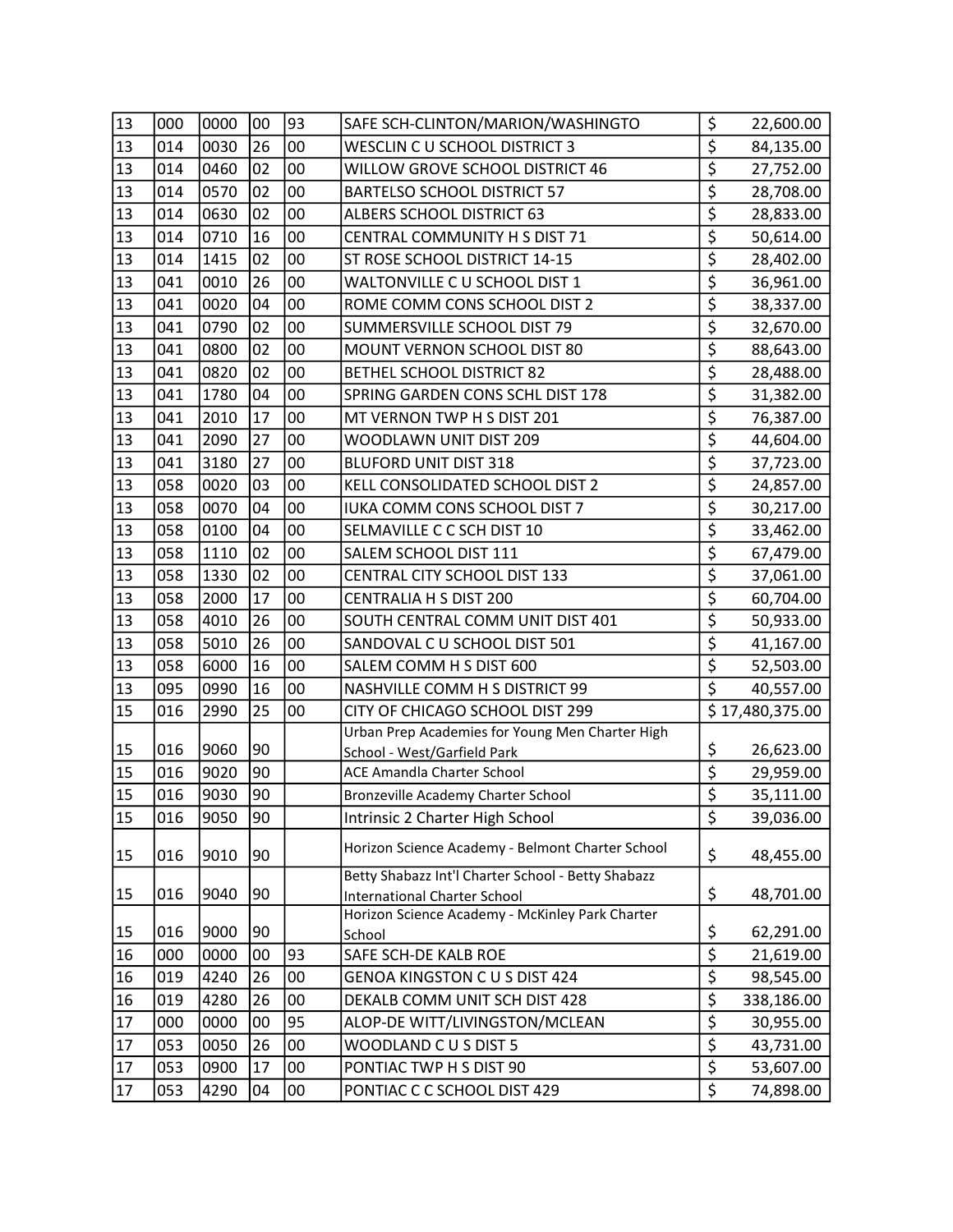| 17 | 053 | 4350 | 04 | 00 | ODELL COMM CONS SCHOOL DIST 435        | \$                                  | 27,838.00  |
|----|-----|------|----|----|----------------------------------------|-------------------------------------|------------|
| 17 | 053 | 4380 | 04 | 00 | SAUNEMIN C CONSOL SCH DIST 438         | \$                                  | 25,863.00  |
| 17 | 054 | 0270 | 02 | 00 | LINCOLN ELEM SCHOOL DIST 27            | \$                                  | 72,397.00  |
| 17 | 054 | 4040 | 16 | 00 | LINCOLN COMM H S DIST 404              | \$                                  | 59,273.00  |
| 17 | 064 | 0040 | 26 | 00 | HEYWORTH C U SCH DIST 4                | \$                                  | 64,018.00  |
| 19 | 000 | 0000 | 00 | 93 | SAFE SCH-DU PAGE ROE                   | \$                                  | 23,172.00  |
| 19 | 022 | 0940 | 16 | 00 | <b>COMMUNITY HIGH SCH DISTRICT 94</b>  | $\overline{\xi}$                    | 120,355.00 |
| 20 | 000 | 0000 | 00 | 92 | ALT SCH-EDWD/GLTN/HDIN/POP/SLNE/       | \$                                  | 21,830.00  |
| 20 | 024 | 0010 | 26 | 00 | EDWARDS COUNTY C U SCH DIST 1          | \$                                  | 62,558.00  |
| 20 | 076 | 0010 | 26 | 00 | POPE CO COMM UNIT DIST 1               | \$                                  | 43,747.00  |
| 20 | 083 | 0010 | 26 | 00 | GALATIA C U SCHOOL DIST 1              | $\overline{\boldsymbol{\varsigma}}$ | 40,066.00  |
| 20 | 083 | 0020 | 26 | 00 | <b>CARRIER MILLS-STONEFORT CUSD 2</b>  | \$                                  | 41,133.00  |
| 20 | 083 | 0030 | 26 | 00 | HARRISBURG C U SCHOOL DIST 3           | $\overline{\xi}$                    | 109,596.00 |
| 20 | 083 | 0040 | 26 | 00 | ELDORADO COMM UNIT DISTRICT 4          | \$                                  | 71,435.00  |
| 20 | 093 | 0170 | 24 | 00 | ALLENDALE C C SCHOOL DIST 17           | \$                                  | 28,500.00  |
| 20 | 093 | 3480 | 26 | 00 | WABASH C U SCH DIST 348                | $\overline{\xi}$                    | 88,772.00  |
| 20 | 096 | 0060 | 04 | 00 | NEW HOPE C C SCHOOL DIST 6             | \$                                  | 29,248.00  |
| 20 | 096 | 0170 | 04 | 00 | JASPER COMM CONS SCHOOL DIST 17        | \$                                  | 29,174.00  |
| 20 | 096 | 1120 | 04 | 00 | FAIRFIELD PUBLIC SCHOOL DIST 112       | $\overline{\boldsymbol{\zeta}}$     | 49,277.00  |
| 20 | 096 | 2250 | 16 | 00 | FAIRFIELD COMM H S DIST 225            | $\overline{\xi}$                    | 41,332.00  |
| 20 | 097 | 0030 | 26 | 00 | NORRIS CITY-OMAHA-ENFIELD CUSD 3       | \$                                  | 53,442.00  |
| 20 | 097 | 0050 | 26 | 00 | CARMI-WHITE COUNTY C U S DIST 5        | $\overline{\boldsymbol{\zeta}}$     | 84,007.00  |
| 21 | 000 | 0000 | 00 | 93 | SAFE SCH-FRANKLIN/WILLIAMSON ROE       | \$                                  | 26,231.00  |
| 21 | 028 | 0470 | 04 | 00 | BENTON COMM CONS SCH DIST 47           | \$                                  | 73,931.00  |
| 21 | 028 | 0990 | 26 | 00 | <b>CHRISTOPHER UNIT 99</b>             | $\overline{\xi}$                    | 56,155.00  |
| 21 | 028 | 1030 | 13 | 00 | BENTON CONS HIGH SCHOOL DIST 103       | $\overline{\boldsymbol{\zeta}}$     | 46,861.00  |
| 21 | 028 | 1150 | 04 | 00 | <b>EWING NORTHERN C C DISTRICT 115</b> | $\overline{\boldsymbol{\varsigma}}$ | 29,788.00  |
| 21 | 028 | 1680 | 26 | 00 | FRANKFORT COMM UNIT SCH DIST 168       | \$                                  | 96,435.00  |
| 21 | 028 | 1740 | 26 | 00 | THOMPSONVILLE CUSD 174                 | $\overline{\boldsymbol{\zeta}}$     | 34,892.00  |
| 21 | 028 | 1880 | 26 | 00 | ZEIGLER-ROYALTON C U S DIST 188        | $\overline{\xi}$                    | 46,564.00  |
| 21 | 028 | 1960 | 26 | 00 | SESSER-VALIER COMM UNIT S D 196        | \$                                  | 49,022.00  |
| 21 | 044 | 0010 | 26 | 00 | <b>GOREVILLE COMM UNIT DIST 1</b>      | \$                                  | 48,492.00  |
| 21 | 044 | 0320 | 03 | 00 | NEW SIMPSON HILL CONS DIST 32          | \$                                  | 30,502.00  |
| 21 | 044 | 0430 | 03 | 00 | BUNCOMBE CONS SCHOOL DIST 43           | $\overline{\xi}$                    | 23,115.00  |
| 21 | 044 | 0640 | 02 | 00 | <b>CYPRESS SCHOOL DIST 64</b>          | \$                                  | 25,274.00  |
| 21 | 044 | 1330 | 17 | 00 | VIENNA H S DISTRICT 133                | $\overline{\xi}$                    | 38,086.00  |
| 21 | 061 | 0010 | 26 | 00 | MASSAC UNIT DISTRICT #1                | \$                                  | 116,673.00 |
| 21 | 100 | 0010 | 26 | 00 | JOHNSTON CITY C U SCH DIST 1           | \$                                  | 71,721.00  |
| 21 | 100 | 0020 | 26 | 00 | MARION COMM UNIT SCH DIST 2            | \$                                  | 206,435.00 |
| 21 | 100 | 0030 | 26 | 00 | CRAB ORCHARD C U SCH DIST 3            | \$                                  | 43,586.00  |
| 21 | 100 | 0040 | 26 | 00 | HERRIN CU SCH DIST 4                   | $\overline{\xi}$                    | 133,591.00 |
| 21 | 100 | 0050 | 26 | 00 | CARTERVILLE C U SCH DIST 5             | $\overline{\boldsymbol{\zeta}}$     | 126,843.00 |
| 24 | 000 | 0000 | 00 | 93 | SAFE SCH-GRUNDY/KENDALL ROE            | \$                                  | 31,284.00  |
| 24 | 032 | 0540 | 02 | 00 | MORRIS SCHOOL DISTRICT 54              | $\overline{\boldsymbol{\zeta}}$     | 75,979.00  |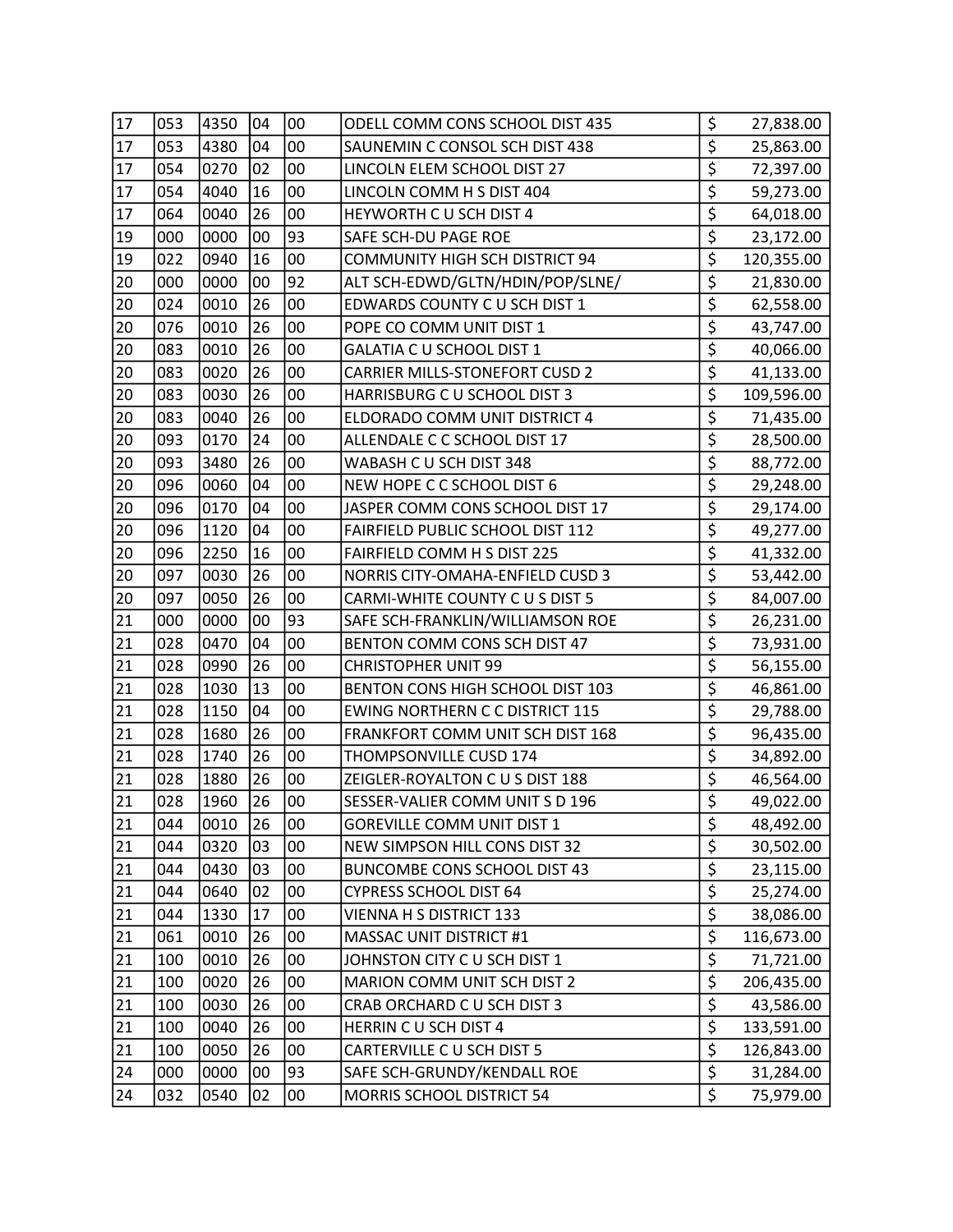| 24 | 032 | 0730 | 17 | 00 | <b>GARDNER S WILMINGTON THS DIST 73</b>       | \$                                  | 29,885.00    |
|----|-----|------|----|----|-----------------------------------------------|-------------------------------------|--------------|
| 24 | 032 | 1010 | 16 | 00 | MORRIS COMM HIGH SCH DIST 101                 | \$                                  | 64,915.00    |
| 24 | 032 | 2010 | 04 | 00 | MINOOKA COMM CONS S DIST 201                  | \$                                  | 247,742.00   |
| 24 | 047 | 0880 | 26 | 00 | PLANO COMM UNIT SCHOOL DIST 88                | \$                                  | 131,751.00   |
| 24 | 047 | 3080 | 26 | 00 | OSWEGO COMM UNIT SCHOOL DIST 308              | $\overline{\boldsymbol{\varsigma}}$ | 874,521.00   |
| 26 | 000 | 0000 | 00 | 93 | SAFE SCH-HANCOCK/MC DONOUGH ROE               | \$                                  | 24,023.00    |
| 26 | 034 | 3280 | 24 | 00 | HAMILTON C C SCHOOL DIST 328                  | \$                                  | 46,797.00    |
| 28 | 006 | 0980 | 02 | 00 | DALZELL SCHOOL DISTRICT 98                    | $\overline{\boldsymbol{\varsigma}}$ | 23,189.00    |
| 28 | 006 | 0990 | 04 | 00 | SPRING VALLEY C C SCH DIST 99                 | \$                                  | 49,056.00    |
| 28 | 006 | 5000 | 15 | 00 | PRINCETON HIGH SCH DIST 500                   | $\overline{\xi}$                    | 46,648.00    |
| 28 | 006 | 5020 | 17 | 00 | HALL HIGH SCH DIST 502                        | \$                                  | 40,924.00    |
| 28 | 037 | 1900 | 02 | 00 | COLONA SCHOOL DISTRICT 190                    | \$                                  | 39,185.00    |
| 28 | 037 | 2290 | 26 | 00 | KEWANEE COMM UNIT SCH DIST 229                | \$                                  | 108,324.00   |
| 28 | 037 | 2300 | 26 | 00 | WETHERSFIELD C U SCH DIST 230                 | \$                                  | 45,466.00    |
| 30 | 000 | 0000 | 00 | 95 | ALOP-JACKSON/PERRY ROE                        | \$                                  | 20,491.00    |
| 30 | 039 | 0950 | 02 | 00 | <b>CARBONDALE ELEM SCH DIST 95</b>            | \$                                  | 92,856.00    |
| 30 | 039 | 1760 | 26 | 00 | TRICO COMM UNIT SCH DISTRICT 176              | $\overline{\xi}$                    | 62,505.00    |
| 30 | 039 | 1860 | 26 | 00 | MURPHYSBORO C U SCH DIST 186                  | $\overline{\xi}$                    | 113,206.00   |
| 30 | 073 | 1010 | 16 | 00 | PINCKNEYVILLE COMM H S DIST 101               | \$                                  | 41,293.00    |
| 30 | 073 | 3000 | 26 | 00 | DU QUOIN C U SCHOOL DISTRICT 300              | \$                                  | 89,483.00    |
| 30 | 091 | 0160 | 04 | 00 | LICK CREEK C C SCH DISTRICT 16                | \$                                  | 26,746.00    |
| 30 | 091 | 0170 | 22 | 00 | <b>COBDEN SCH UNIT DIST 17</b>                | $\overline{\varsigma}$              | 44,518.00    |
| 30 | 091 | 0370 | 04 | 00 | ANNA C C SCH DIST 37                          | $\overline{\boldsymbol{\zeta}}$     | 51,517.00    |
| 30 | 091 | 0660 | 22 | 00 | DONGOLA SCH UNIT DIST 66                      | $\overline{\xi}$                    | 33,269.00    |
| 30 | 091 | 0810 | 16 | 00 | ANNA JONESBORO COMM H S DIST 81               | \$                                  | 45,454.00    |
| 31 | 000 | 0000 | 00 | 95 | ALOP-KANE ROE                                 | $\overline{\boldsymbol{\zeta}}$     | 69,012.00    |
| 31 | 045 | 0460 | 22 | 00 | <b>SCHOOL DISTRICT 46</b>                     | \$                                  | 1,835,057.00 |
| 31 | 045 | 1290 | 22 | 00 | AURORA WEST UNIT SCHOOL DIST 129              | $\overline{\boldsymbol{\zeta}}$     | 580,032.00   |
| 31 | 045 | 1310 | 22 | 00 | AURORA EAST UNIT SCHOOL DIST 131              | $\overline{\xi}$                    | 669,653.00   |
| 31 | 045 | 3000 | 26 | 00 | COMM UNIT SCH DIST 300                        | \$                                  | 1,017,461.00 |
| 31 | 045 | 9000 | 90 |    | Elgin Math and Science Academy Charter School | \$                                  | 35,896.00    |
| 32 | 000 | 0000 | 00 | 92 | ALT SCH-IROQUOIS/KANKAKEE ROE                 | $\overline{\xi}$                    | 28,519.00    |
| 32 | 038 | 0100 | 26 | 00 | <b>IROQUOIS WEST CUS DIST 10</b>              | $\overline{\boldsymbol{\zeta}}$     | 62,970.00    |
| 32 | 046 | 0530 | 02 | 00 | <b>BOURBONNAIS SCHOOL DIST 53</b>             | \$                                  | 136,692.00   |
| 32 | 046 | 1110 | 25 | 00 | KANKAKEE SCHOOL DIST 111                      | \$                                  | 246,419.00   |
| 32 | 046 | 3070 | 16 | 00 | BRADLEY BOURBONNAIS C HS D 307                | $\overline{\boldsymbol{\zeta}}$     | 116,707.00   |
| 33 | 000 | 0000 | 00 | 92 | ALT-HENDERSON/KNOX/MERCER/WARREN              | \$                                  | 23,631.00    |
| 33 | 048 | 2050 | 26 | 00 | GALESBURG C U SCHOOL DIST 205                 | \$                                  | 217,600.00   |
| 33 | 048 | 2760 | 26 | 00 | <b>ABINGDON - AVON CUSD 276</b>               | $\overline{\boldsymbol{\zeta}}$     | 64,682.00    |
| 33 | 094 | 2380 | 26 | 00 | MONMOUTH-ROSEVILLE                            | $\overline{\boldsymbol{\varsigma}}$ | 95,675.00    |
| 34 | 000 | 0000 | 00 | 95 | ALOP SCH-LAKE ROE                             | \$                                  | 46,230.00    |
| 34 | 049 | 0030 | 04 | 00 | BEACH PARK C C SCHOOL DIST 3                  | $\overline{\xi}$                    | 124,430.00   |
| 34 | 049 | 0370 | 02 | 00 | <b>GAVIN SCHOOL DIST 37</b>                   | $\overline{\boldsymbol{\zeta}}$     | 57,424.00    |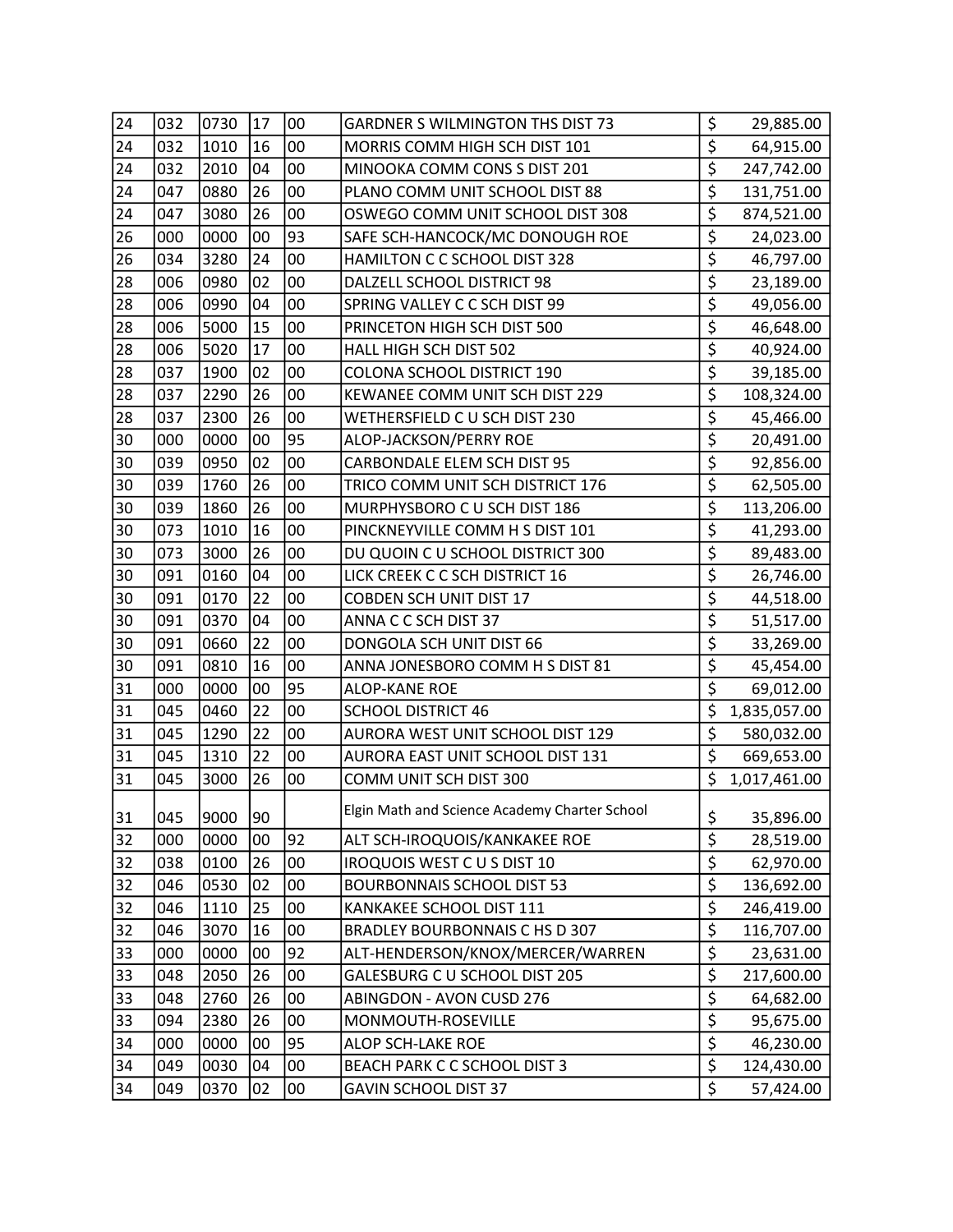| 34 | 049 | 0380 | 02 | 00 | BIG HOLLOW SCHOOL DIST 38               | \$                                  | 106,507.00 |
|----|-----|------|----|----|-----------------------------------------|-------------------------------------|------------|
| 34 | 049 | 0410 | 04 | 00 | LAKE VILLA C C SCHOOL DIST 41           | \$                                  | 143,542.00 |
| 34 | 049 | 0460 | 04 | 00 | <b>GRAYSLAKE C C SCHOOL DISTRICT 46</b> | \$                                  | 201,001.00 |
| 34 | 049 | 0600 | 26 | 00 | WAUKEGAN C U SCHOOL DIST 60             | \$                                  | 775,155.00 |
| 34 | 049 | 0750 | 02 | 00 | MUNDELEIN ELEM SCHOOL DIST 75           | \$                                  | 103,232.00 |
| 34 | 049 | 1160 | 26 | 00 | ROUND LAKE AREA SCHS - DIST 116         | $\overline{\xi}$                    | 354,644.00 |
| 34 | 049 | 1240 | 16 | 00 | <b>GRANT COMM H S DISTRICT 124</b>      | \$                                  | 109,021.00 |
| 34 | 049 | 1260 | 17 | 00 | ZION-BENTON TWP H S DIST 126            | \$                                  | 147,461.00 |
| 34 | 049 | 9010 | 90 |    | LEARN Charter 9 Campus in Waukegan      | \$                                  | 39,968.00  |
| 35 | 000 | 0000 | 00 | 93 | SAFE SCH-LA SALLE ROE                   | \$                                  | 22,599.00  |
| 35 | 050 | 0440 | 02 | 00 | STREATOR ELEM SCHOOL DIST 44            | $\overline{\xi}$                    | 93,248.00  |
| 35 | 050 | 1200 | 17 | 00 | LA SALLE-PERU TWP H S D 120             | \$                                  | 79,151.00  |
| 35 | 050 | 1220 | 02 | 00 | LASALLE ELEM SCHOOL DIST 122            | \$                                  | 65,185.00  |
| 39 | 000 | 0000 | 00 | 93 | SAFE SCH-MACON/PIATT ROE                | $\overline{\xi}$                    | 27,685.00  |
| 39 | 055 | 0030 | 26 | 00 | MT ZION COMM UNIT SCH DIST 3            | $\overline{\xi}$                    | 139,997.00 |
| 39 | 055 | 0150 | 26 | 00 | MERIDIAN COMM UNIT SCH DIST 15          | \$                                  | 67,160.00  |
| 39 | 055 | 0610 | 25 | 00 | DECATUR SCHOOL DISTRICT 61              | $\overline{\boldsymbol{\zeta}}$     | 421,210.00 |
| 40 | 000 | 0000 | 00 | 93 | SAFE SCH-CALHOUN/GREENE/JERSY/MAC       | \$                                  | 22,846.00  |
| 40 | 007 | 0400 | 26 | 00 | CALHOUN COMM UNIT SCH DIST 40           | $\overline{\boldsymbol{\zeta}}$     | 42,568.00  |
| 40 | 031 | 0030 | 26 | 00 | NORTH GREENE UNIT SCHOOL DIST 3         | $\overline{\xi}$                    | 59,042.00  |
| 40 | 042 | 1000 | 26 | 00 | JERSEY C U SCH DIST 100                 | \$                                  | 138,716.00 |
| 40 | 056 | 0010 | 26 | 00 | CARLINVILLE C U SCHOOL DIST 1           | $\overline{\boldsymbol{\xi}}$       | 84,934.00  |
| 40 | 056 | 0020 | 26 | 00 | NORTHWESTERN C U SCH DIST 2             | $\overline{\boldsymbol{\varsigma}}$ | 35,726.00  |
| 40 | 056 | 0050 | 26 | 00 | MOUNT OLIVE C U SCHOOL DIST 5           | \$                                  | 41,992.00  |
| 40 | 056 | 0060 | 26 | 00 | STAUNTON COMM UNIT SCH DIST 6           | \$                                  | 79,648.00  |
| 40 | 056 | 0070 | 26 | 00 | GILLESPIE COMM UNIT SCH DIST 7          | $\overline{\boldsymbol{\zeta}}$     | 77,833.00  |
| 40 | 056 | 0080 | 26 | 00 | BUNKER HILL C U SCHOOL DIST 8           | \$                                  | 47,481.00  |
| 41 | 000 | 0000 | 00 | 93 | SAFE SCH-MADISON ROE                    | \$                                  | 23,073.00  |
| 41 | 057 | 0080 | 26 | 00 | BETHALTO C U SCHOOL DIST 8              | $\overline{\boldsymbol{\zeta}}$     | 136,468.00 |
| 41 | 057 | 0090 | 26 | 00 | <b>GRANITE CITY C U SCHOOL DIST 9</b>   | $\overline{\boldsymbol{\varsigma}}$ | 307,287.00 |
| 41 | 057 | 0100 | 26 | 00 | COLLINSVILLE C U SCH DIST 10            | $\overline{\mathsf{S}}$             | 319,157.00 |
| 41 | 057 | 0110 | 26 | 00 | ALTON COMM UNIT SCHOOL DIST 11          | \$                                  | 310,435.00 |
| 41 | 057 | 0130 | 02 | 00 | EAST ALTON SCHOOL DISTRICT 13           | \$                                  | 53,484.00  |
| 41 | 057 | 0140 | 16 | 00 | EAST ALTON-WOOD RIVER C H S D 14        | $\overline{\xi}$                    | 48,512.00  |
| 44 | 000 | 0000 | 00 | 93 | SAFE SCH-MC HENRY ROE                   | \$                                  | 21,356.00  |
| 44 | 063 | 0360 | 02 | 00 | HARRISON SCHOOL DISTRICT 36             | $\overline{\xi}$                    | 38,245.00  |
| 44 | 063 | 0500 | 26 | 00 | HARVARD C U SCHOOL DIST 50              | $\overline{\boldsymbol{\zeta}}$     | 144,875.00 |
| 44 | 063 | 1560 | 16 | 00 | MCHENRY COMM H S DIST 156               | \$                                  | 125,727.00 |
| 44 | 063 | 1650 | 03 | 00 | MARENGO-UNION ELEM CONS DIST 165        | $\overline{\xi}$                    | 67,343.00  |
| 44 | 063 | 2000 | 26 | 00 | WOODSTOCK C U SCHOOL DIST 200           | \$                                  | 308,064.00 |
| 45 | 000 | 0000 | 00 | 93 | SAFE SCH-MONROE/RANDOLPH ROE            | $\overline{\xi}$                    | 21,472.00  |
| 45 | 079 | 1220 | 19 | 00 | CHESTER N H SCHOOL DIST 122             | $\overline{\xi}$                    | 22,396.00  |
| 45 | 079 | 1390 | 26 | 00 | CHESTER COMM UNIT SCH DIST 139          | $\overline{\xi}$                    | 68,123.00  |
| 45 | 079 | 1400 | 26 | 00 | SPARTA C U SCHOOL DIST 140              | \$                                  | 76,684.00  |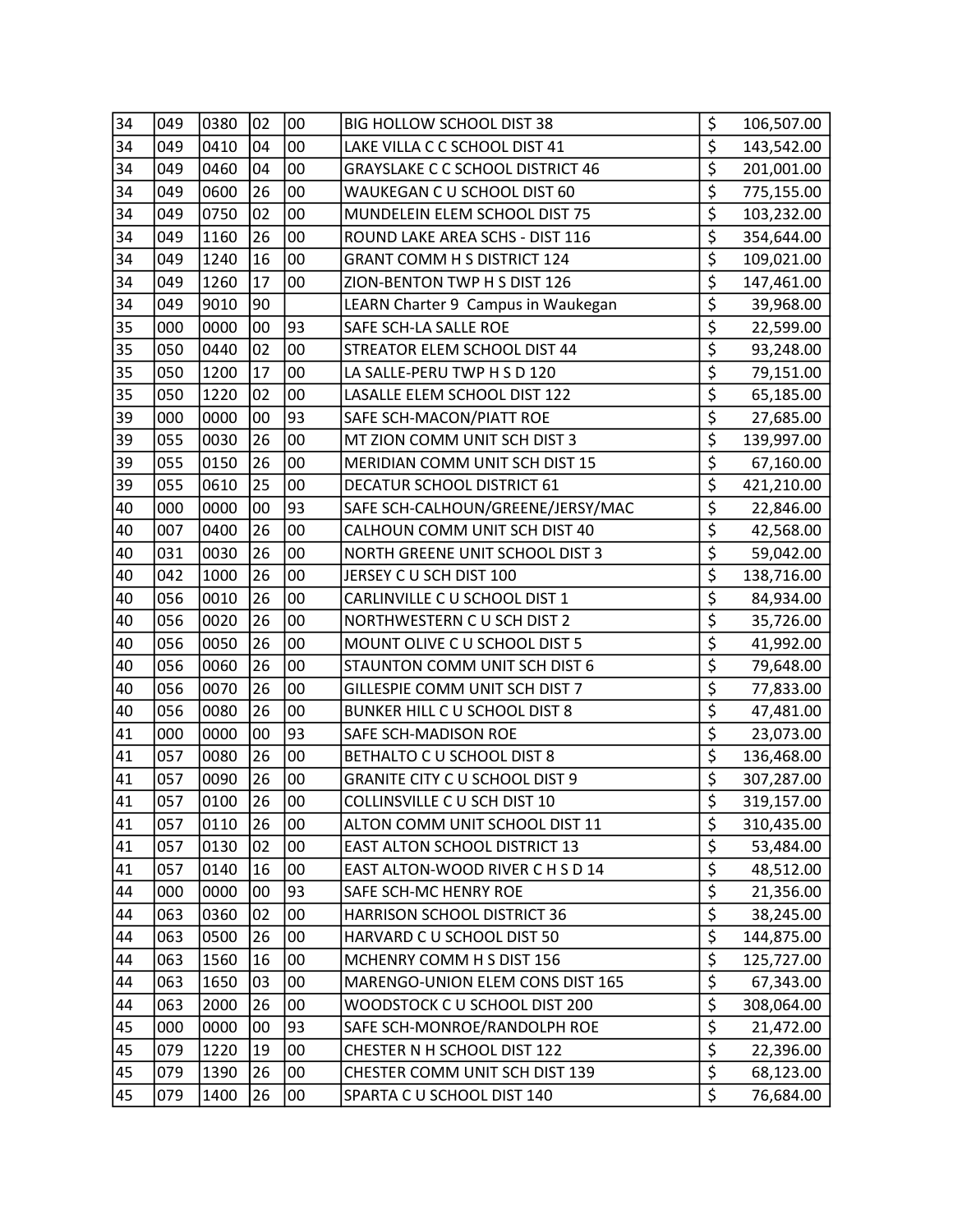| 47 | 000 | 0000 | 00 | 95 | ALOP-LEE/OGLE ROE                   | \$                                  | 26,035.00  |
|----|-----|------|----|----|-------------------------------------|-------------------------------------|------------|
| 47 | 052 | 1700 | 22 | 00 | DIXON UNIT SCHOOL DIST 170          | \$                                  | 147,500.00 |
| 47 | 098 | 0050 | 26 | 00 | STERLING C U DIST 5                 | $\overline{\xi}$                    | 179,066.00 |
| 48 | 000 | 0000 | 00 | 92 | ALT SCH-PEORIA ROE                  | \$                                  | 24,251.00  |
| 48 | 072 | 0620 | 02 | 00 | PLEASANT VALLEY SCH DIST 62         | \$                                  | 42,715.00  |
| 48 | 072 | 0630 | 02 | 00 | NORWOOD ELEM SCHOOL DIST 63         | \$                                  | 41,133.00  |
| 48 | 072 | 0660 | 02 | 00 | <b>BARTONVILLE SCHOOL DIST 66</b>   | \$                                  | 31,272.00  |
| 48 | 072 | 0690 | 02 | 00 | PLEASANT HILL SCHOOL DIST 69        | \$                                  | 30,645.00  |
| 48 | 072 | 0700 | 02 | 00 | MONROE SCHOOL DIST 70               | \$                                  | 35,297.00  |
| 48 | 072 | 1500 | 25 | 00 | PEORIA SCHOOL DISTRICT 150          | \$                                  | 625,904.00 |
| 48 | 072 | 3100 | 16 | 00 | LIMESTONE COMM HIGH SCH DIST 310    | \$                                  | 66,796.00  |
| 49 | 081 | 0290 | 02 | 00 | HAMPTON SCHOOL DISTRICT 29          | $\overline{\boldsymbol{\varsigma}}$ | 31,578.00  |
| 49 | 081 | 0300 | 17 | 00 | UNITED TWP HS DISTRICT 30           | \$                                  | 104,900.00 |
| 49 | 081 | 0340 | 02 | 00 | SILVIS SCHOOL DISTRICT 34           | $\overline{\xi}$                    | 49,265.00  |
| 49 | 081 | 0370 | 02 | 00 | EAST MOLINE SCHOOL DISTRICT 37      | $\overline{\xi}$                    | 148,882.00 |
| 49 | 081 | 0400 | 22 | 00 | MOLINE UNIT SCHOOL DISTRICT 40      | \$                                  | 359,812.00 |
| 49 | 081 | 0410 | 25 | 00 | ROCK ISLAND SCHOOL DISTRICT 41      | $\overline{\boldsymbol{\zeta}}$     | 311,620.00 |
| 50 | 000 | 0000 | 00 | 93 | SAFE SCH-ST CLAIR ROE               | $\overline{\boldsymbol{\varsigma}}$ | 22,796.00  |
| 50 | 082 | 0190 | 26 | 00 | MASCOUTAH C U DISTRICT 19           | $\overline{\boldsymbol{\zeta}}$     | 219,262.00 |
| 50 | 082 | 0600 | 26 | 00 | NEW ATHENS C U SCHOOL DIST 60       | $\overline{\xi}$                    | 43,445.00  |
| 50 | 082 | 0770 | 16 | 00 | FREEBURG COMM H S DIST 77           | \$                                  | 53,092.00  |
| 50 | 082 | 0850 | 02 | 00 | SHILOH VILLAGE SCHOOL DIST 85       | $\overline{\boldsymbol{\xi}}$       | 48,541.00  |
| 50 | 082 | 0900 | 04 | 00 | O FALLON C C SCHOOL DIST 90         | $\overline{\boldsymbol{\varsigma}}$ | 202,189.00 |
| 50 | 082 | 1100 | 04 | 00 | <b>GRANT COMM CONS SCH DIST 110</b> | \$                                  | 48,429.00  |
| 50 | 082 | 1150 | 02 | 00 | WHITESIDE SCHOOL DIST 115           | \$                                  | 79,830.00  |
| 50 | 082 | 1180 | 02 | 00 | BELLEVILLE SCHOOL DIST 118          | $\overline{\xi}$                    | 193,266.00 |
| 50 | 082 | 1190 | 02 | 00 | BELLE VALLEY SCHOOL DIST 119        | $\overline{\xi}$                    | 70,570.00  |
| 50 | 082 | 1300 | 04 | 00 | SMITHTON C C SCHOOL DIST 130        | \$                                  | 47,536.00  |
| 50 | 082 | 1750 | 02 | 00 | HARMONY EMGE SCHOOL DIST 175        | $\overline{\boldsymbol{\zeta}}$     | 56,673.00  |
| 50 | 082 | 1880 | 22 | 00 | <b>BROOKLYN UNIT DISTRICT 188</b>   | $\overline{\xi}$                    | 27,488.00  |
| 50 | 082 | 1960 | 26 | 00 | DUPO COMM UNIT SCH DISTRICT 196     | \$                                  | 66,007.00  |
| 50 | 082 | 2010 | 17 | 00 | BELLEVILLE TWP HS DIST 201          | \$                                  | 248,813.00 |
| 50 | 082 | 2030 | 17 | 00 | O FALLON TWP HIGH SCH DIST 203      | \$                                  | 141,549.00 |
| 51 | 000 | 0000 | 00 | 95 | ALOP - SANGAMON ROE                 | $\overline{\xi}$                    | 29,746.00  |
| 51 | 065 | 2130 | 26 | 00 | ATHENS COMM UNIT SCH DIST 213       | \$                                  | 71,050.00  |
| 51 | 084 | 0100 | 26 | 00 | AUBURN COMM UNIT SCHOOL DIST 10     | $\overline{\xi}$                    | 78,970.00  |
| 51 | 084 | 0140 | 26 | 00 | RIVERTON C U SCHOOL DIST 14         | $\overline{\boldsymbol{\varsigma}}$ | 86,289.00  |
| 53 | 000 | 0000 | 00 | 92 | ALT SCH-TAZEWELL ROE                | \$                                  | 20,474.00  |
| 53 | 090 | 0500 | 02 | 00 | DISTRICT 50 SCHOOLS                 | $\overline{\xi}$                    | 54,043.00  |
| 53 | 090 | 0510 | 02 | 00 | CENTRAL SCHOOL DISTRICT 51          | \$                                  | 88,661.00  |
| 53 | 090 | 0850 | 02 | 00 | ROBEIN SCHOOL DISTRICT 85           | $\overline{\xi}$                    | 28,573.00  |
| 53 | 090 | 1080 | 02 | 00 | PEKIN PUBLIC SCHOOL DIST 108        | $\overline{\xi}$                    | 185,669.00 |
| 53 | 090 | 3030 | 16 | 00 | PEKIN COMM H S DIST 303             | $\overline{\xi}$                    | 109,267.00 |
| 53 | 090 | 3080 | 16 | 00 | WASHINGTON COMM H S DIST 308        | \$                                  | 89,373.00  |